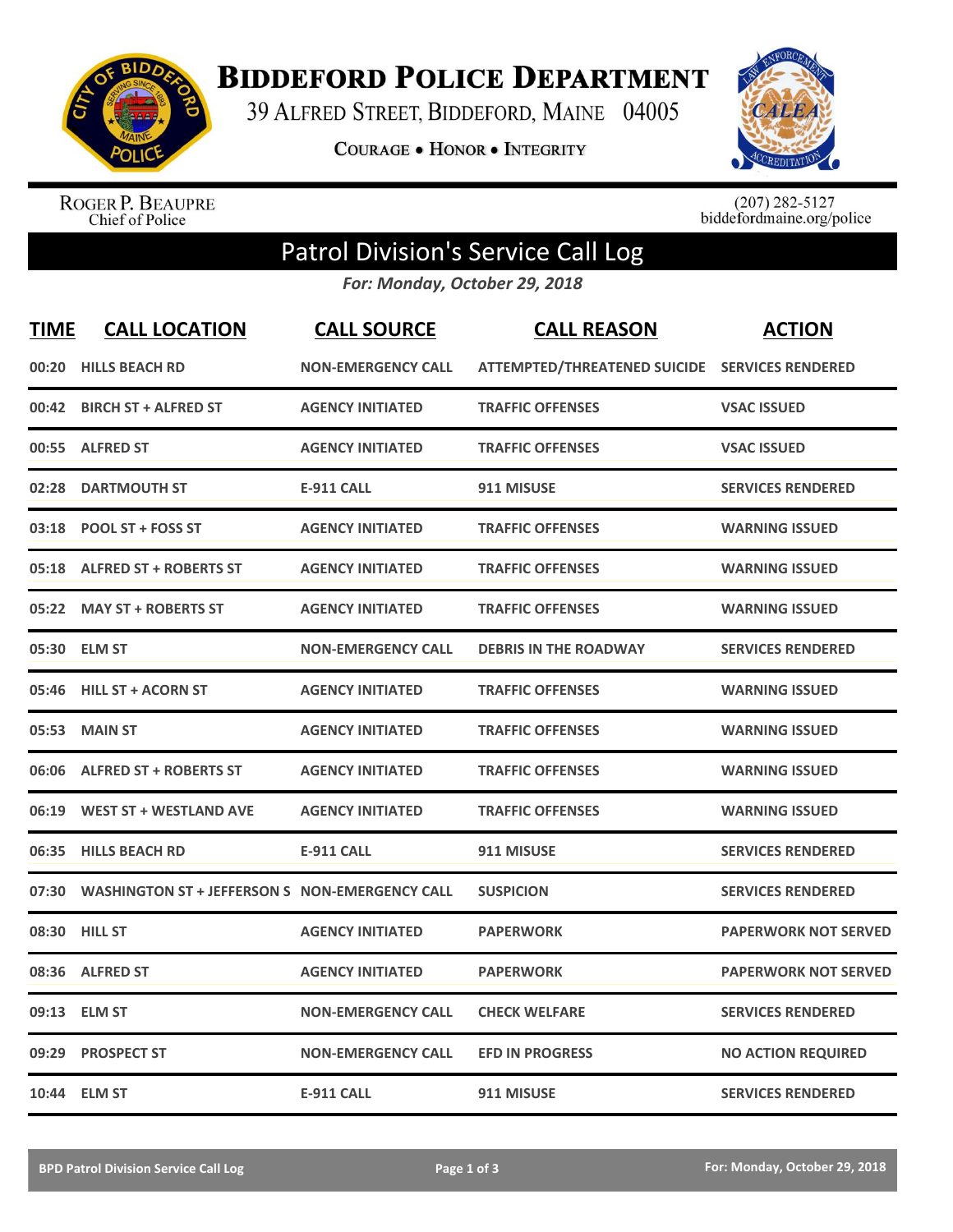| <b>TIME</b> | <b>CALL LOCATION</b>      | <b>CALL SOURCE</b>        | <b>CALL REASON</b>                 | <b>ACTION</b>               |
|-------------|---------------------------|---------------------------|------------------------------------|-----------------------------|
|             | 11:14 ALFRED ST           | <b>WALK-IN AT STATION</b> | <b>COURT ORDERED CHECK IN</b>      | <b>SERVICES RENDERED</b>    |
|             | 11:34 ELM ST              | <b>AGENCY INITIATED</b>   | <b>PAPERWORK</b>                   | <b>PAPERWORK NOT SERVED</b> |
| 12:46       | <b>ALFRED ST</b>          | <b>WALK-IN AT STATION</b> | <b>COURT ORDERED CHECK IN</b>      | <b>SERVICES RENDERED</b>    |
|             | 13:11 MAY ST + TAYLOR ST  | <b>AGENCY INITIATED</b>   | <b>TRAFFIC OFFENSES</b>            | <b>WARNING ISSUED</b>       |
|             | 13:15 HILL ST             | <b>AGENCY INITIATED</b>   | <b>PRO-ACTIVE DV RESPONSE TEAM</b> | <b>NO VIOLATION</b>         |
|             | 13:18 ALFRED ST           | <b>NON-EMERGENCY CALL</b> | <b>ARTICLES LOST/FOUND</b>         | <b>SERVICES RENDERED</b>    |
|             | 13:20 KING ST             | <b>AGENCY INITIATED</b>   | PRO-ACTIVE DV RESPONSE TEAM        | <b>NO VIOLATION</b>         |
|             | 13:41 PIKE ST             | <b>AGENCY INITIATED</b>   | <b>PRO-ACTIVE DV RESPONSE TEAM</b> | <b>NEGATIVE CONTACT</b>     |
| 13:54       | <b>PROSPECT ST</b>        | <b>AGENCY INITIATED</b>   | <b>PRO-ACTIVE DV RESPONSE TEAM</b> | <b>NEGATIVE CONTACT</b>     |
| 14:09       | <b>DARTMOUTH ST</b>       | <b>AGENCY INITIATED</b>   | <b>PRO-ACTIVE DV RESPONSE TEAM</b> | <b>NEGATIVE CONTACT</b>     |
|             | <b>14:24 MAIN ST</b>      | <b>NON-EMERGENCY CALL</b> | <b>HARASSMENT</b>                  | <b>SERVICES RENDERED</b>    |
| 14:28       | <b>MAIN ST</b>            | <b>AGENCY INITIATED</b>   | <b>PRO-ACTIVE DV RESPONSE TEAM</b> | <b>NO VIOLATION</b>         |
|             | 14:42 GRAHAM ST           | <b>NON-EMERGENCY CALL</b> | <b>CHECK WELFARE</b>               | <b>NO ACTION REQUIRED</b>   |
|             | 14:54 WENTWORTH ST        | <b>NON-EMERGENCY CALL</b> | <b>PARKING COMPLAINT</b>           | <b>GONE ON ARRIVAL</b>      |
| 15:22       | <b>ELM ST + FOREST ST</b> | <b>AGENCY INITIATED</b>   | <b>TRAFFIC OFFENSES</b>            | <b>WARNING ISSUED</b>       |
|             | 15:28 ELM ST              | <b>E-911 CALL</b>         | 911 MISUSE                         | <b>FIELD INTERVIEW</b>      |
|             | 15:37 WEST MYRTLE ST      | <b>E-911 CALL</b>         | <b>DOMESTIC COMPLAINTS</b>         | <b>REPORT TAKEN</b>         |
|             | 15:37 CRESCENT ST         | <b>NON-EMERGENCY CALL</b> | <b>DRUG</b>                        | <b>SERVICES RENDERED</b>    |
|             | 15:46 GOOCH ST            | E-911 CALL                | 911 MISUSE                         | <b>SERVICES RENDERED</b>    |
|             | 15:54 GOOCH ST            | <b>E-911 CALL</b>         | 911 MISUSE                         | <b>NEGATIVE CONTACT</b>     |
|             | 16:00 ALFRED ST           | <b>NON-EMERGENCY CALL</b> | <b>COURT ORDERED CHECK IN</b>      | <b>CALL TRANSFERRED</b>     |
|             | 16:04 GRAHAM ST           | <b>AGENCY INITIATED</b>   | <b>PAPERWORK</b>                   | <b>NEGATIVE CONTACT</b>     |
|             | <b>16:10 SEA SPRAY DR</b> | E-911 CALL                | 911 MISUSE                         | <b>SERVICES RENDERED</b>    |
|             | 16:16 ALFRED ST           | E-911 CALL                | 911 MISUSE                         | <b>WARNING ISSUED</b>       |
|             | 16:19 ALFRED ST           | <b>AGENCY INITIATED</b>   | <b>TRAFFIC OFFENSES</b>            | <b>WARNING ISSUED</b>       |
|             | 16:28 HILL ST             | <b>AGENCY INITIATED</b>   | <b>PAPERWORK</b>                   | <b>PAPERWORK NOT SERVED</b> |